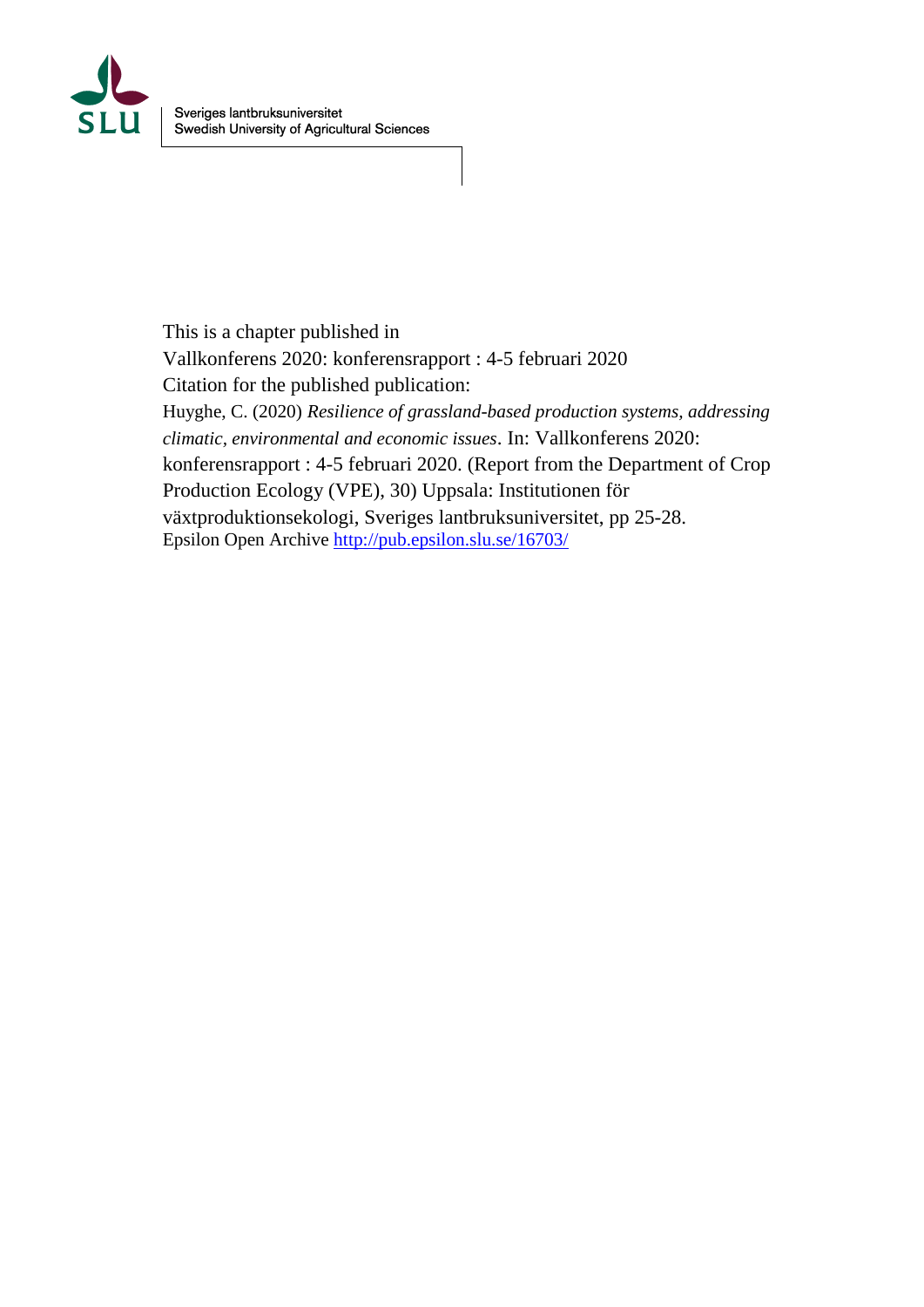*Perspektiv på vallen*

## **Resilience of grassland-based production systems, addressing climatic, environmental and economic issues**

C. Huyghe *Inrae, Paris, France* Correspondence: christian.huyghe@inrae.fr

I ett sammanhang med ökande osäkerhet beroende på såväl miljö som ekonomi måste jordbrukets produktionssystem söka mer resiliens, alltså förmåga att upprätthålla ekonomi och produktion efter måttliga störningar, eller kunna återhämta sig från stora störningar. I Inno4Grass-projektet ansågs klimatförändringar med mer extremt väder och marknadstillträde vara de största störningarna bland projektets deltagande jordbrukare. De lösningar som tillämpades för ökad resiliens var i) en ökad diversitet av arter och sorter i blandvallar samt en ökad variation av valltyper, framför allt i Sydeuropa där störningarna har större strukturell betydelse ii) förändrad skötsel av vall och bete samt andra fodergrödor iii) mer lagringsmöjligheter för foder med bättre kvalitet och längre hållbarhet. För att bli resilienta mot marknadssvängningar, var en överraskande stor andel av lantbruken ekologiska för att få ett ökat mervärde. De utvecklade också egen förädling och gårdsbutiker för att öka konsumenternas betalningsvilja.

Sökandet efter resiliens innebär ett avgörande paradigmskifte där lösningar kräver både tekniska och organisatoriska innovationer, med stort beroende av lokala förhållanden och där samskapande med lantbrukare kommer att vara av godo.

## **Summary**

In a context of increasing uncertainties related to both environment and economy, agricultural production systems must look for more resilience, i.e. the ability to maintain economic and productive performances after a moderate perturbation, or to recover them after a strong one. In the Inno4Grass project, climate change with more extreme events and market access were considered as the major perturbations by the farmers involved in the project. The solutions implemented to be resilient against climate change were i) an increasing diversity of varieties and species in mixed swards and an increasing diversity of the grasslands types, the diversity being larger in the South of Europe where the perturbations are structurally more important; ii) changes in grasslands and fodder crops management and iii) more feed stocks with better quality and long-term duration. To become resilient against market volatility, a surprisingly high share of farms was organic to get higher added value. They also developed on farm processing workshop and on farm shops to capture the willingness to pay of the consumers.

Searching for resilience is a major paradigm shift where solutions will require both technical and organisational innovations, with a strong dependency to local conditions and where cocreation with farmers will be beneficial.

#### **Introduction**

Agriculture is today facing a societal context where it is expected to simultaneously provide several performances. It must i) ensure a secure provision of high-quality food, at low prices, ii) ensure the economic viability of the farms and contribute to the viability of associated industries, iii) limit the environmental impacts of plant and animal production or even restore environment (storing carbon in the soils to limit climate changes, restoring biodiversity), and iv) do all this under strong expectations from the society (societal acceptance).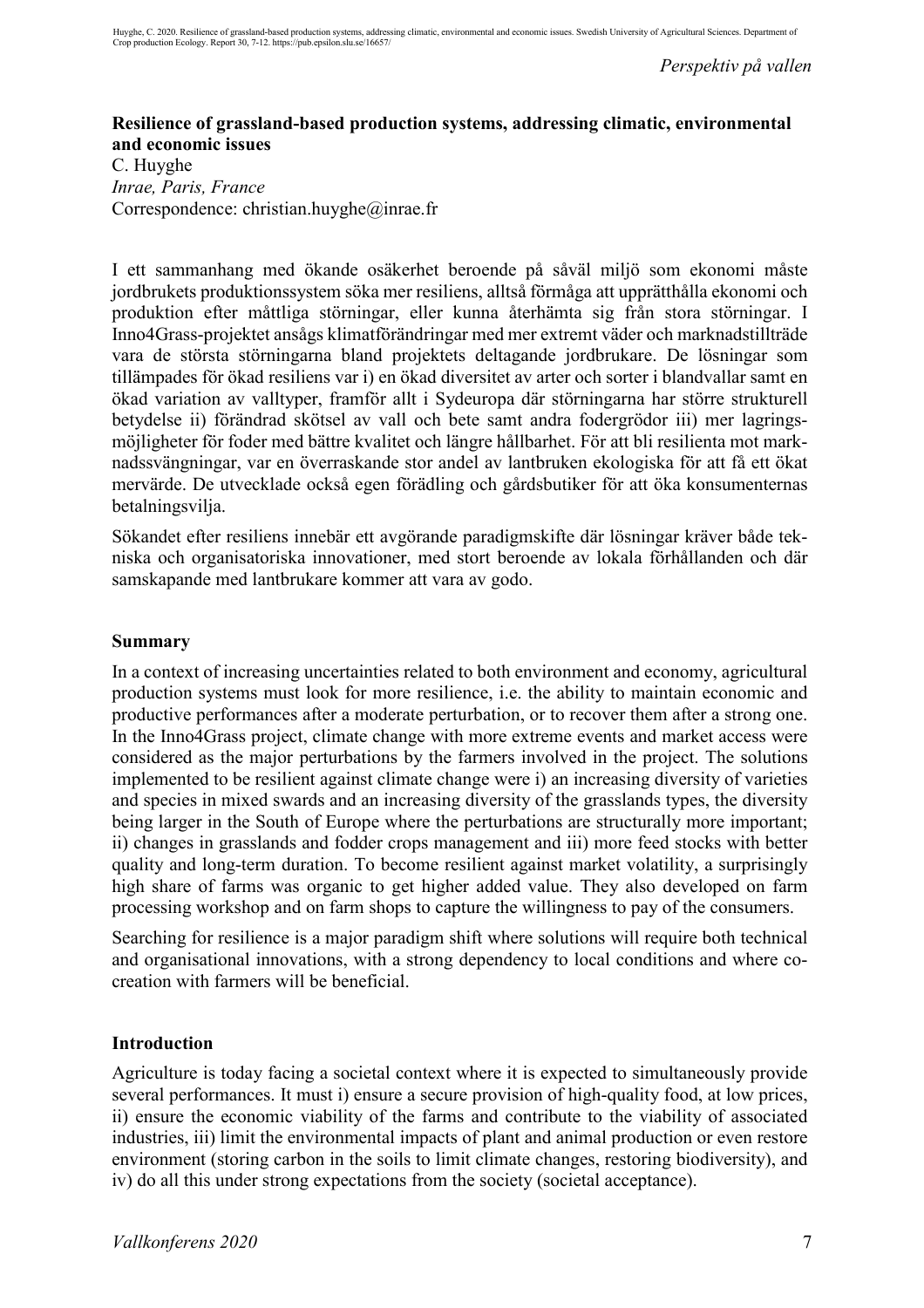These very challenging objectives are becoming more complex because agricultural activity is exposed to increasing uncertainties. It is especially true in two domains. The first one refers to the climate, where, as a consequence of climate change, there are more and more variation among years and an increasing frequency of extreme events. The second one refers to the market, with an increasing price volatility due to globalisation of the world market of commodities.

Because of these uncertainties in the context of actions, it is expected that the farming activity reaches its objectives whatever the conditions. It means that farming systems must consider not only the average performance, but also the variation among years or among seasons. This is where the paradigm of resilience has been defined and has to be implemented to define the optimum systems and adapted practices (Knickel *et al.*, 2018).

## **What is resilience?**

Resilience is a concept that arose from several domains under various names. In ecology, resilience of an ecosystem defines its ability to recover a stable functioning after a severe perturbation (Holling, 1973; Greenwell *et al*., 2019). In economy, it includes risk management, while in agronomy, the words stability and robustness have been more often used to define the ability of a system to maintain its performances under a variable environment (Urruty *et al*., 2016). Gathering the definition from ecology and agronomy, and applying it to grasslandbased farming systems, resilience refers to the ability of a production system, exposed to an increasingly variable context (economy, environment), to maintain its performance and to ensure its capability to recover a favorable state even after a difficult period.

It is always necessary to define the resilience regarding "of what", "to what" and "for what".

**Of what:** the resilience concept only applies to systems that are able to vary, be reshaped and recover, and over sufficient periods of time. So, it applies to farming systems. It does not make sense to analyse resilience of a wheat crop. Here, we focus on grassland-based farming systems. In the case of a dairy farm, it could also be envisaged to analyse the resilience of the production of a given animal, such as the milk yield of a dairy cow, but this would give a very narrow vision of the possible option.

**To what:** it is essential to define the perturbations that are anticipated, as the solutions that will be searched for will differ depending on the type of perturbations. We will here mainly focus on two types of perturbations: climatic and market.

**For what**: the objectives must be clearly identified. In animal systems, the objective may be resilient animal production or resilient farming activity.

The peculiarity of resilience is that it is strongly dependent on the context where the farming activity is run. This dependency to local conditions has often been reported as a difficulty for implementing innovations. Indeed, it means that there is no recipe applicable to all farms; but the generic principles are holding true in various contexts.

## **How to analyse resilience?**

The analysis of resilience is achieved through four questions. It is first necessary to assess 1) the variability over time of the perturbing factor and 2) the variability of the results (e.g. the milk yield of the farm). The next step is to 3) analyse the relationship between these two factors. In a simplistic representation, once the severe perturbation has been released, milk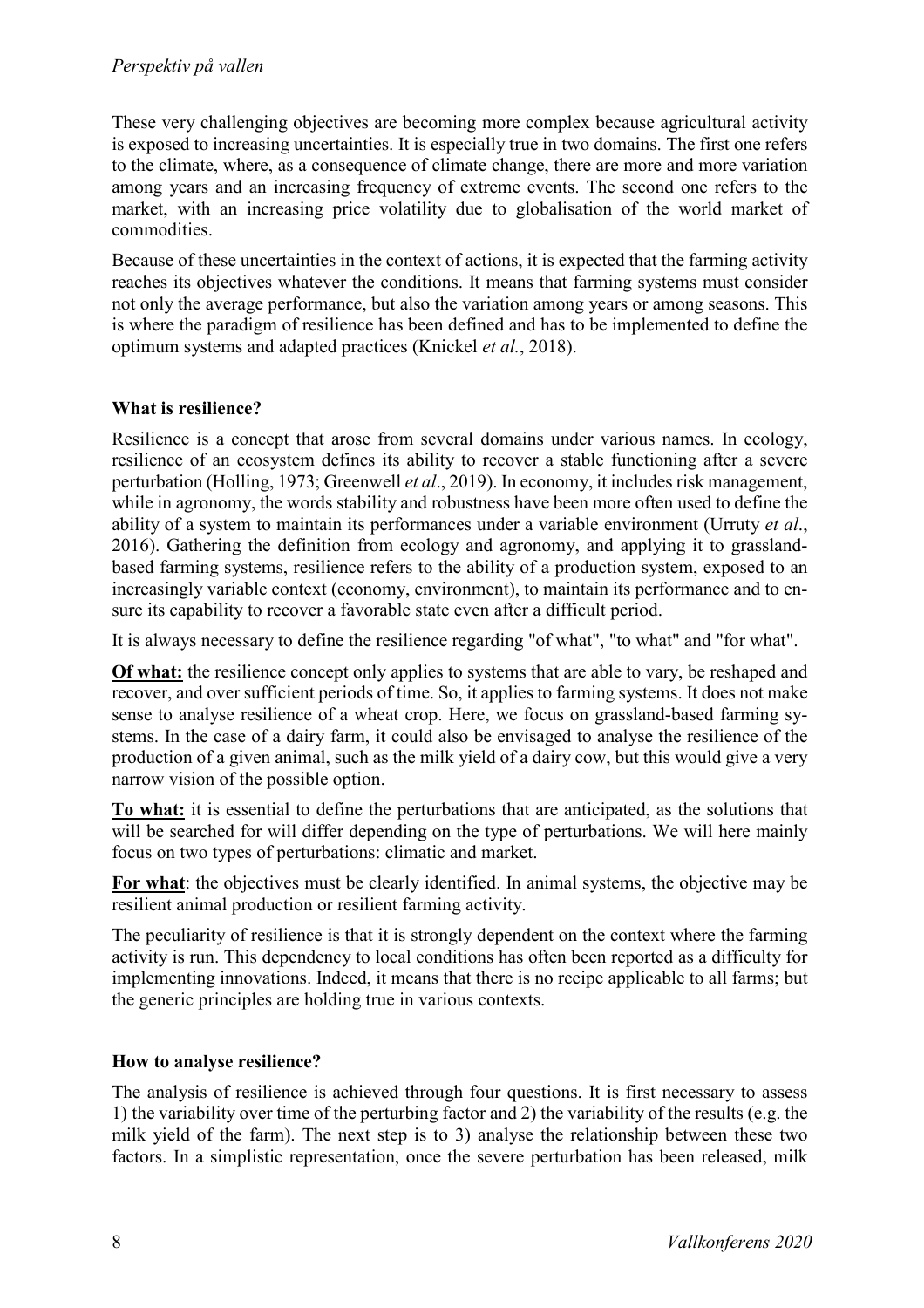yield will recover. This vision may be true when a single animal is considered. When considering a more complex system (a farm), it could however easily be envisaged that beyond a certain level of perturbation, the system will not be able to recover its initial state. If a farm is concerned, it clearly means a danger for the preservation of the farming activity. This defines the level of resilience of a system, which may be improved through 4) technical and organisational levers.

## **The sources of perturbations for grasslands-based farming systems**

In the Inno4Grass project, run from 2017 to 2019, a survey has been undertaken in 87 case study farms to analyse the innovations that have been implemented by the farmers. In the results, including the description of the farms and the objectives, as well as expectations and feelings expressed by the farmers, it was possible to identify what was considered as threats for the farming activity. Among these threats, two groups have been identified, that could be named as perturbations and as structural issues (Table 1). The table clearly shows that climate change and market access are among the major perturbations for grassland-based farming. It thus makes sense to search for resilience against these two types of perturbations.

| Table 1. Prequency of the unears expressed by familiers in the milo <del>4</del> crass project. |                                           |                   |
|-------------------------------------------------------------------------------------------------|-------------------------------------------|-------------------|
| Threat                                                                                          |                                           | Frequency $(\% )$ |
| Perturbations                                                                                   | Climate change                            | 42.5              |
|                                                                                                 | Market access                             | 13.8              |
|                                                                                                 | Regulatory and agricultural policy issues | 18.4              |
| Structural issues                                                                               | Workload and team structure               | 11.5              |
|                                                                                                 | Knowledge and mindset                     | 18.4              |
|                                                                                                 | Plant material                            | 13.8              |
|                                                                                                 | Farm structure                            | 10.3              |
|                                                                                                 |                                           |                   |

Table 1. Frequency of the threats expressed by farmers in the Inno4Grass project.

## **Resilience to climate change**

The climate change is becoming an increasing evidence, and the present curves of worldwide temperature and concentrations of greenhouse gases are following the most pessimistic prediction of IPCC (IPCC, 2018). In the coming decades, the consequences for European agriculture will be i) higher average temperature both in winter and summer, ii) a modified rainfall regime with more rain in autumn and winter and less in the summer, and iii) more extreme events. The consequences are expected not to be homogeneous over Europe, the most deleterious incidences are expected in Southern Europe and on the border of the Black Sea.

The impacts on grasslands-based systems will be due to the impacts on the production and growth of grasslands and fodder crops. On average, the modified temperature and rainfall regime will potentially increase mean grass production in Ireland, UK and Northern Europe, with a longer growing season. On the opposite, the consequences will be negative in Southern Europe, and will further reduce the availability of biomass in the late spring and the summer months.

This situation is clearly a case where the analysis of resilience is essential. Indeed, the poor capability of predicting the coming weather requires the feed source, i.e. grasslands and fodder crops, to be able to ensure a sufficient production of biomass (digestible energy and proteins) every year, whatever the weather conditions.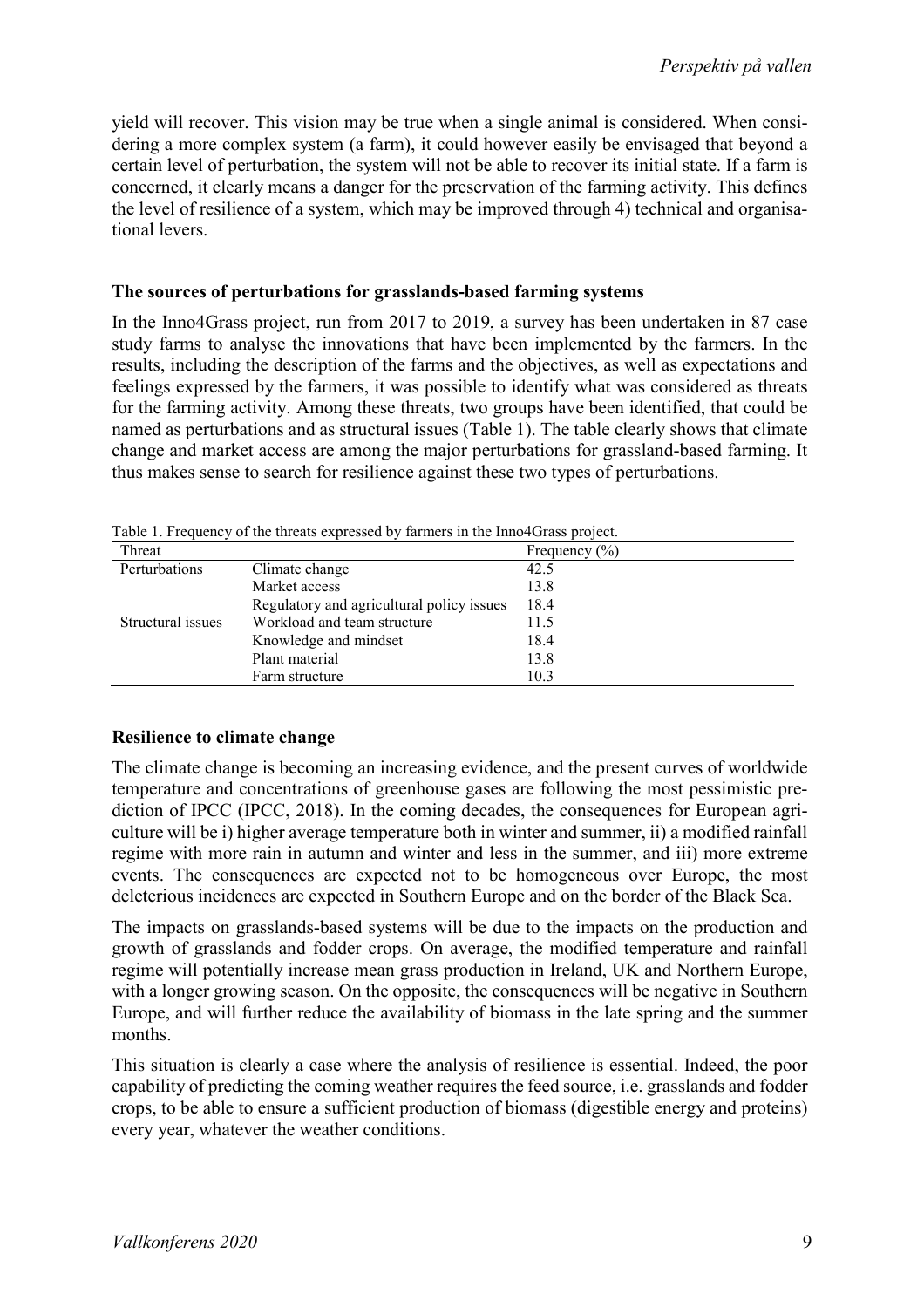The analysis of the case study farms of Inno4Grass showed the strategy implemented by the farmers in different countries. It is interesting to see that change in the type of animal production is never mentioned as an option, all efforts are devoted to the feed source and they mainly concern the sources of feed, the stocks and the management of grasslands and fodder crops.

#### *Regarding the sources of feed*, two opposite strategies have been investigated.

In Ireland, under a wet and mild average climate where the scenarios of climate change are not too severe, and where grasslands are mainly based upon grazed perennial ryegrass, the privileged option is the search for more stability in biomass production, by using mixtures of varieties and species. In the mixtures of varieties, it is proposed to combine varieties with different ploidy levels, as tetraploid varieties exhibit a better behavior in case of a limited drought. Mixtures of species are proposed, including legumes such as clovers.

In situations with more variation among years, the preferred option is to increase the diversity of grassland types exploited on the farm. This includes

- the combination of natural, permanent and temporary grasslands that will have contrasting cycles of biomass production,
- the introduction of new species, especially perennial legumes. This includes lucerne (*Medicago sativa)* and birdsfoot trefoil (*Lotus corniculatus*) in the northern part of Europe, sainfoin (*Onobrychis viciifolia)* in Central Europe and sulla (*Hedysarum coronarium*) in the South,
- the introduction of annual crops as part of the feed source, where it is possible to have a rapid production of extra feed. In such cases, it is proposed to use mixtures of cereals and annual legumes, which is harvested as silage or hay at soft grain stage. This makes it possible to sow a new crop after harvest.

It is noticeable that the use of more diverse of grassland types is often in place in Southern conditions, where more variation among years have already been anticipated.

In terms of *grassland and fodder crops management*, there are three options. In Ireland again, under limited variation among years, it is mainly a strategy based upon an improved efficiency with a better use of the available biomass. The decision support tools for an improved management and their accuracy are listed by the farmers as critical.

In most situations, the establishment of the grasslands is considered to be essential, and many farmers consider regular reseeding and overseeding as options to keep the swards in the best conditions, including the capability of restoring the swards' density after climatic or management impacts.

As high sward quality is a key objective over years, development of machinery adapted to different soils has also been identified.

When exposed to less predictable conditions, the *availability of stocks* is essential. The strategies developed by farmers are related to

- the volume of stocks, that have to be adapted to the most severe conditions that are likely to be met,
- a better quality of the stored feed (energy and protein content),
- the possibility to store feed over very long periods of time.

This can be met in two different directions, depending on region. In Northern and Central Europe, the main option is the search for high quality silage and haylage, including silo structures in order to minimise the losses. In France, Belgium and Italy, the proposed options are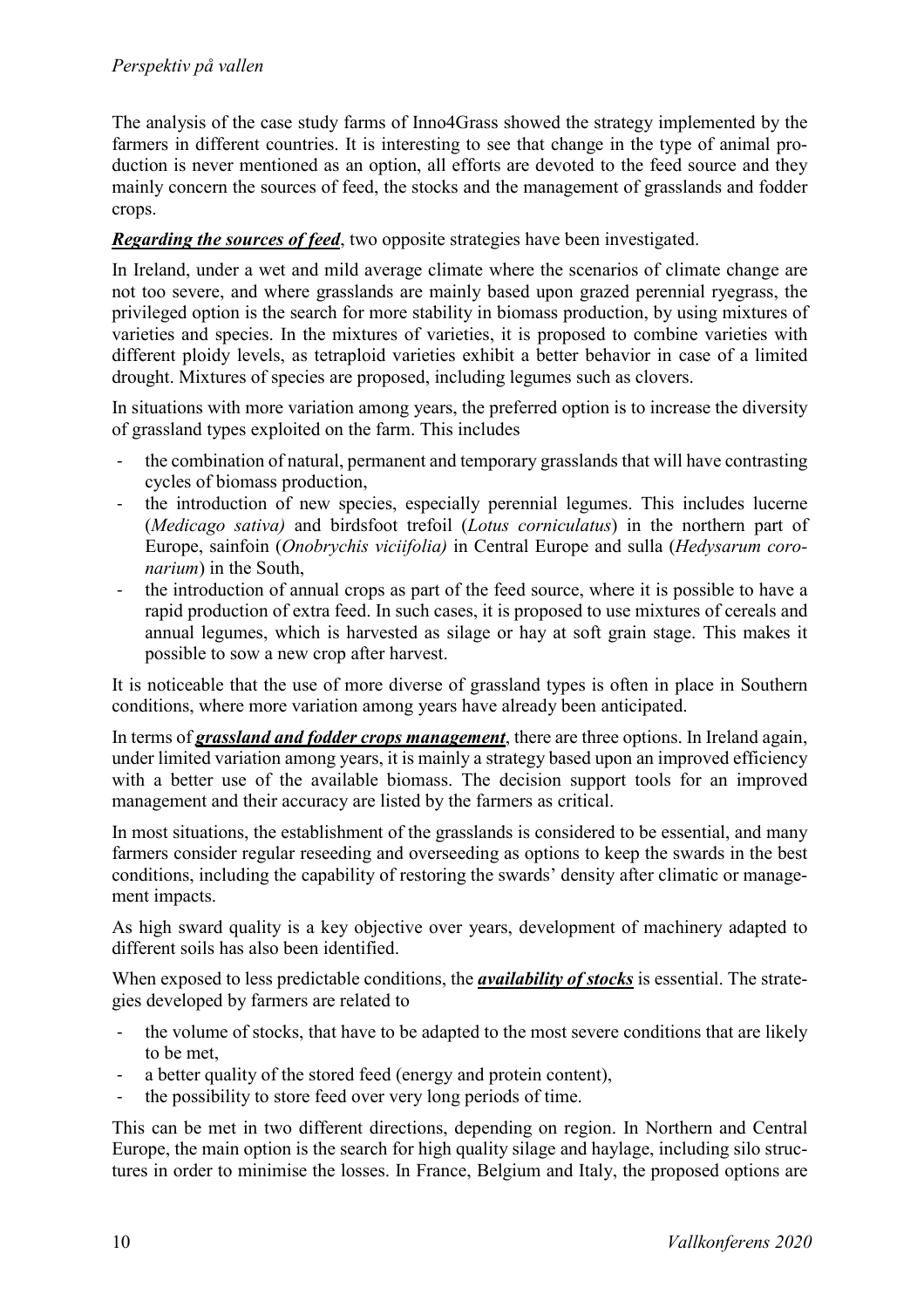mainly based upon high quality hay, including construction of barn-drying structures, either independently or as collective system to reduce the costs.

#### **Resilience to market volatility**

The options implemented by farmers who expressed market volatility as a threat are all based upon an increasing value on the farms.

The farms that were surveyed as case studies in Inno4Grass were selected independently in every country, and the selection was done upon the single criterion of their innovative approach for grassland-based systems, i.e. from grassland management to animal production and marketing. It is surprising to see that, as a result, the proportion of organic farms was very high, reaching 32 %, while the share of organic area in total agricultural area in Europe is 7 % (from Eurostat). In Ireland only, no organic farm was included into the panel, while the highest share was reached in Sweden.

The resilience to market volatility is also achieved through diversification of the animal products, e.g. through a cross-breeding strategy in dairy cattle which makes it possible to produce calves with a higher market value. The most frequent and innovative option for increasing on-farm added value is however to implement a processing workshop (18 % of the farms) and to look for direct markets (17 %). By doing so, the farmers are aiming at capturing the willingness to pay of the consumers (Emberger-Klein *et al*., 2016). The on-farm processing workshops are producing liquid milk, and above all, local cheeses. Only two Belgian farms of the network was processing meat. The direct market is done through on-farm shops, local markets and retailing to local restaurants. In most cases, this is a major change in farm organisation, requiring new competences and special advices. Alongside with the traditional advisory support for grasslands and animal management, these farms are appointing advisors from the processing industry, such as a professional cheese-maker.

## **Conclusion**

It is not possible anymore to implement agronomic practices that would compensate for climate change, and the European and national public policies are not able to avoid market volatility. As a consequence, European farmers are exposed to increasing intensities of perturbations, and must voluntarily become resilient. Considering resilience in agriculture is a major paradigm shift, as it implies to consider the variance of response at the same level as the average performance. It is increasingly important as the level of perturbation is increasing. This induces large differences among European countries and among types of productions. Moreover, the options must be adapted to the types of perturbations to be addressed and to the local conditions and local environments.

Resilient systems will implement technical and organisational innovations, but moreover, structural changes will be required. They include a change in the national brokering systems and in the training of the young farmers. It is both a question of knowledge and a question of mindset. It also calls for a marked change in the innovative process, with more co-conception with the farmers and with the actors of the value chains. Such co-conception procedures, based upon the principles of the living labs (Hagy *et al*., 2017; Zavratnik *et al*., 2019), are offering new perspectives for out-of-the-box innovations and for a quicker adoption of innovations.

The presentation was partly funded by the European Agricultural Fund for Rural Development.